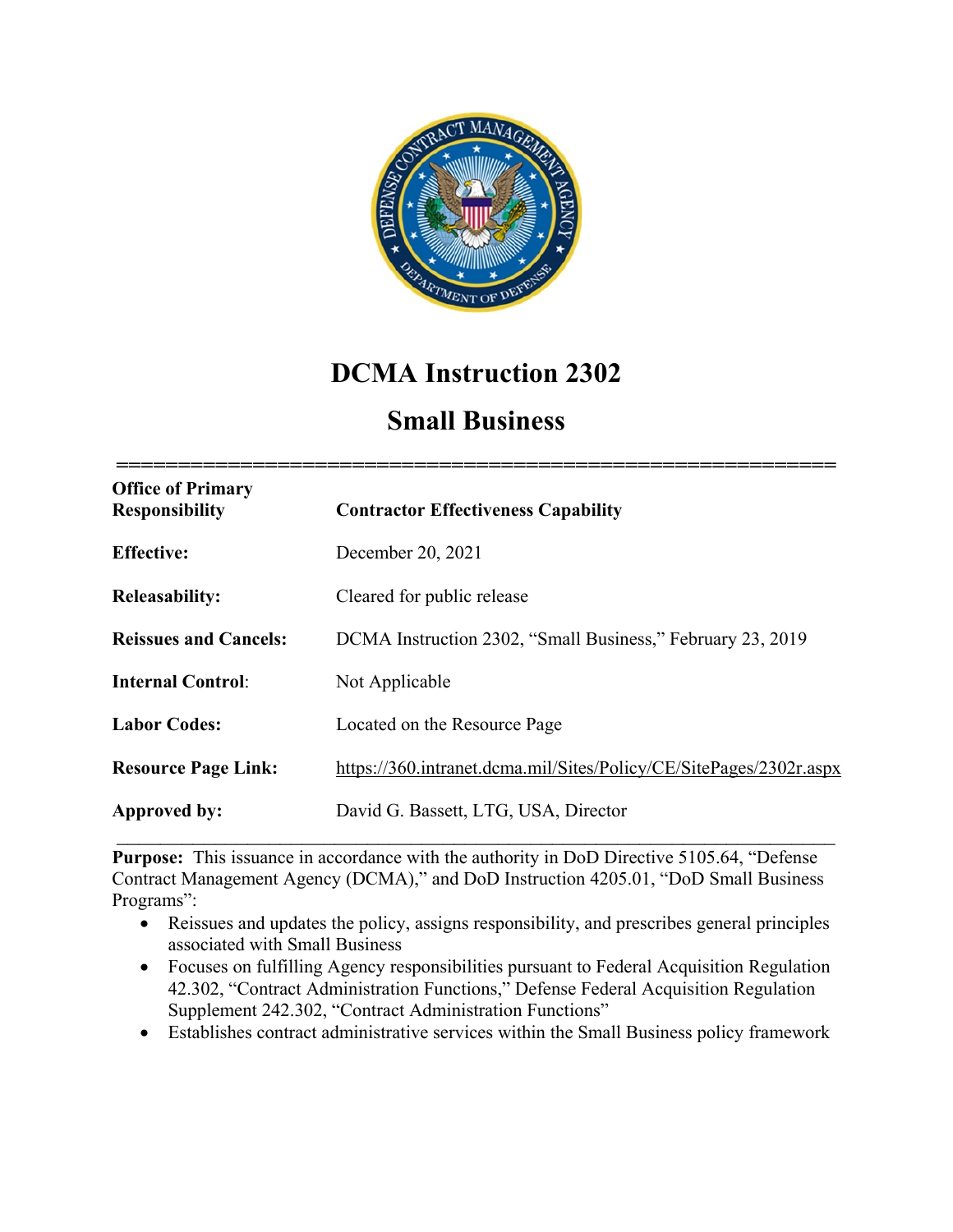## **SUMMARY OF CHANGES**

This Instruction has been rewritten; therefore, users and stakeholders should read this issuance in its entirety. The most notable changes include:

- Revised responsibilities for Director; DCMA; Subcontract and Small Business Compliance Center Director; Assistant Directors
- Changed title of Head of Contracting Activity to Executive Director, Contracts Executive Directorate and Small Business Director to Subcontract and Small Business Compliance Center Director
- Changed title of Small Business Professional and Small Business Performance Analyst to Small Business Personnel
- Added responsibilities for Small Business Mentor Protégé Team Lead
- Added Section 3: Small Business Programs Overview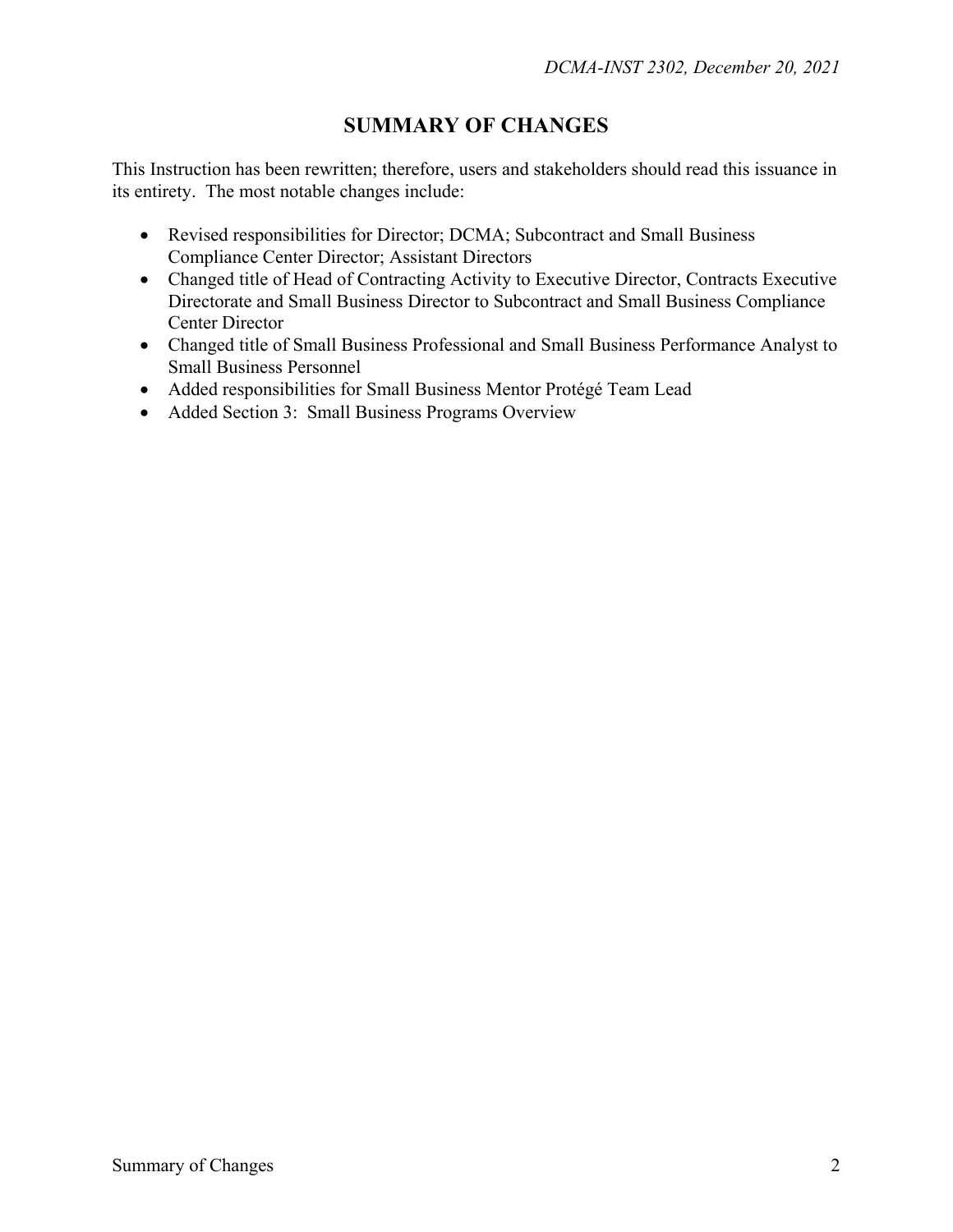# **TABLE OF CONTENTS**

| <b>GLOSSARY</b> |  |
|-----------------|--|
|                 |  |
|                 |  |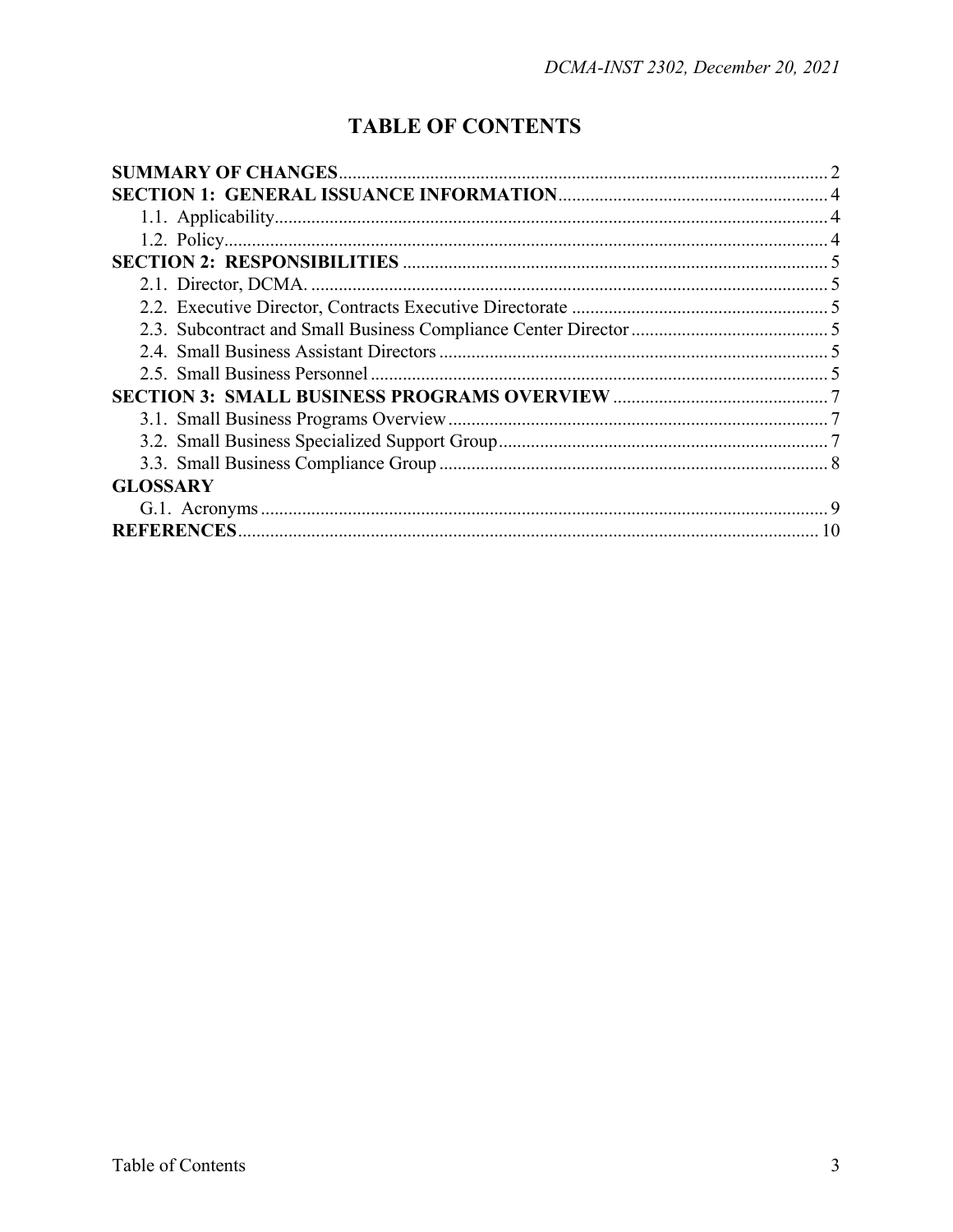## **SECTION 1: GENERAL ISSUANCE INFORMATION**

**1.1. APPLICABILITY.** This Instruction applies to all DCMA activities unless it contradicts higher-level regulations, policy, guidance, or agreements. It is applicable to DCMA organizational elements, Military Departments, Defense Agencies, and DoD Field Activities that delegate to DCMA small business contract administrative services functions and small business subcontracting compliance.

**1.2. POLICY.** It is DCMA policy for its Subcontract and Small Business Compliance Center (SSBCC) to provide clear and consistent small business policy guidance by:

 a. Executing and following procedures in accordance with (IAW) DoD Instruction 4205.01, "DoD Small Business Programs," to ensure that small businesses (SB) are afforded the maximum practicable opportunity to participate as prime contractors and/or subcontractors in DoD acquisitions.

b. Attaining and monitoring Agency SB prime contractor performance goals established by the DoD, Office of Small Business Programs (OSBP).

 c. Providing assistance to DCMA and DoD Component contracting officers in determining the need for and the acceptability of subcontracting plans.

 d. Providing periodic SB subcontracting oversight and compliance for DoD prime contractors over which DCMA has been delegated contract administration authority IAW Federal Acquisition Regulation 42.302 (a)(51) through (55).

 e. Providing SB administrative support, IAW the Memorandum of Understanding (MOU) between DCMA and DoD OSBP, to DoD Policy; Subcontracting Plan Reviews; management of the DoD Test Program for the Negotiation of Comprehensive Subcontracting Plans (CSP); and Administration of the DoD Mentor Protégé (MP) Program.

 f. Executing the DCMA SB Ombudsman responsibilities by providing advice to the Agency Director on policy issues related to SB concerns and serve as the Agency's primary SB point of contact and source of information.

 g. Maintaining the integrity of SB review documents and filing them IAW DCMA's Records Management Program.

h. Executing this Instruction in a safe, efficient, effective, and ethical manner.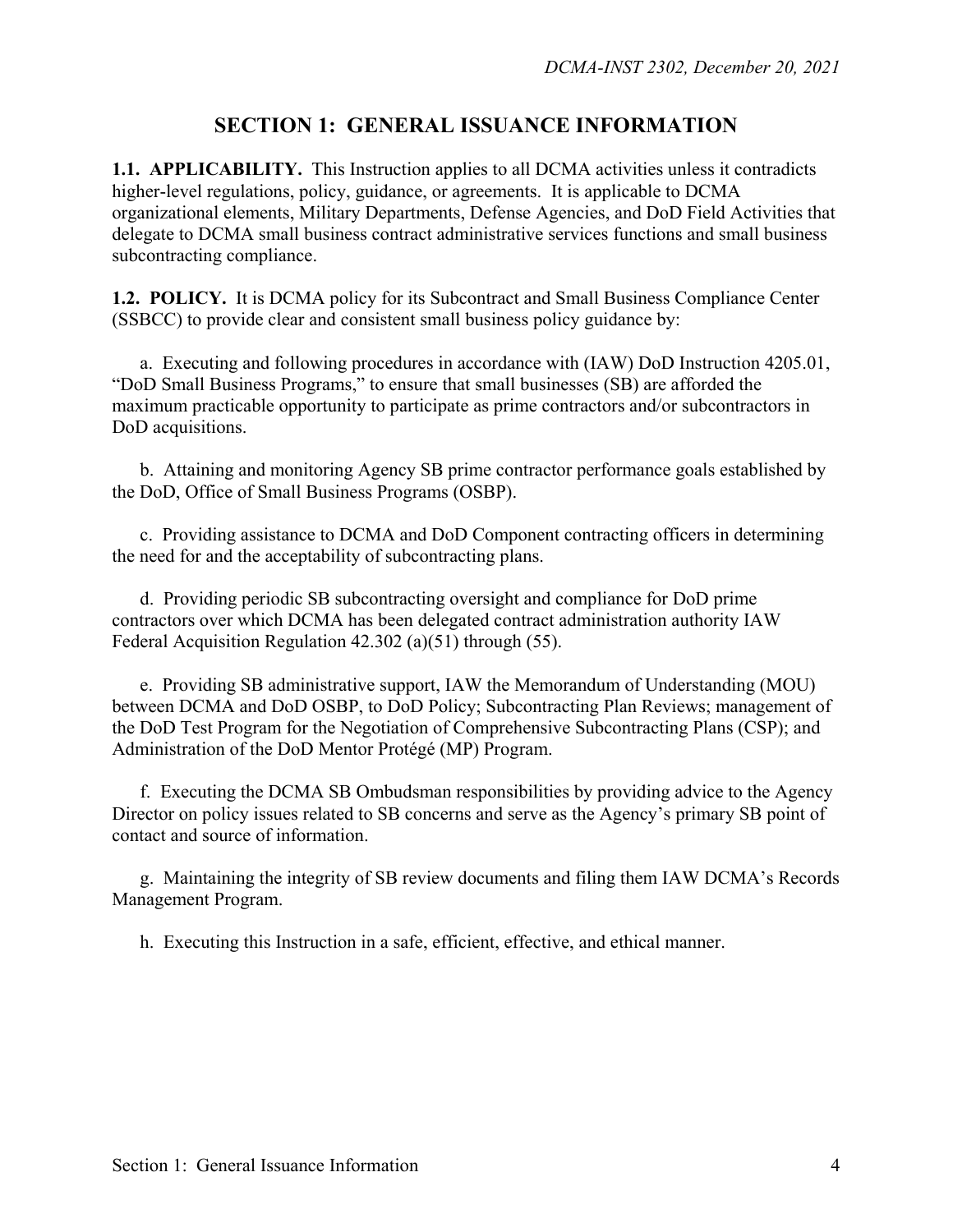## **SECTION 2: RESPONSIBILITIES**

### **2.1. DIRECTOR, DCMA.** The DCMA Director will:

a. Implement a Small Business Program as set forth in DoD Instruction 4205.01.

b. Disseminate the Agency goals as established by the DoD OSBP.

 c. Appoint a full-time SB Director at a grade level permitting effective advocacy, management, and oversight of the Agency's Small Business Programs.

**2.2. EXECUTIVE DIRECTOR, CONTRACTS EXECUTIVE DIRECTORATE.** The Contracts Executive Director will provide SB guidance and direction to the SSBCC Director in executing SB policy.

#### **2.3. SUBCONTRACT AND SMALL BUSINESS COMPLIANCE CENTER DIRECTOR.** The SSBCC Director will:

a. Advise, represent, and assist the Agency Director, the Contracts Executive Director, Program Managers, and requirements personnel on all matters that affect SBs throughout the acquisition process.

b. Execute oversight of the Agency's SB Program.

c. Support Agency SB Initiatives.

 d. Ensure personnel performing small business-related activities meet training requirements established by DoD and DCMA policies. Provide SB related training to the DCMA acquisition workforce and the defense industrial base as needed.

## **2.4. SMALL BUSINESS ASSISTANT DIRECTOR.** The Assistant Director will:

a. Ensure compliance with this Instruction and other related issuances.

 b. Implements management of SB programs for DoD to include the MP Pilot Program, the Test Program for the Negotiation of Comprehensive Subcontracting Plans, and Subcontracting Compliance IAW the MOUs between DCMA and DoD OSBP and the Small Business Administration.

 c. Schedule, conduct and document completion of SB related training for SB personnel. Schedule, conduct and document SB related training to the DCMA acquisition workforce and industry as needed.

**2.5. SMALL BUSINESS PERSONNEL.** Personnel within SB will:

a. Comply with this Instruction, associated Manual(s), and other related issuances.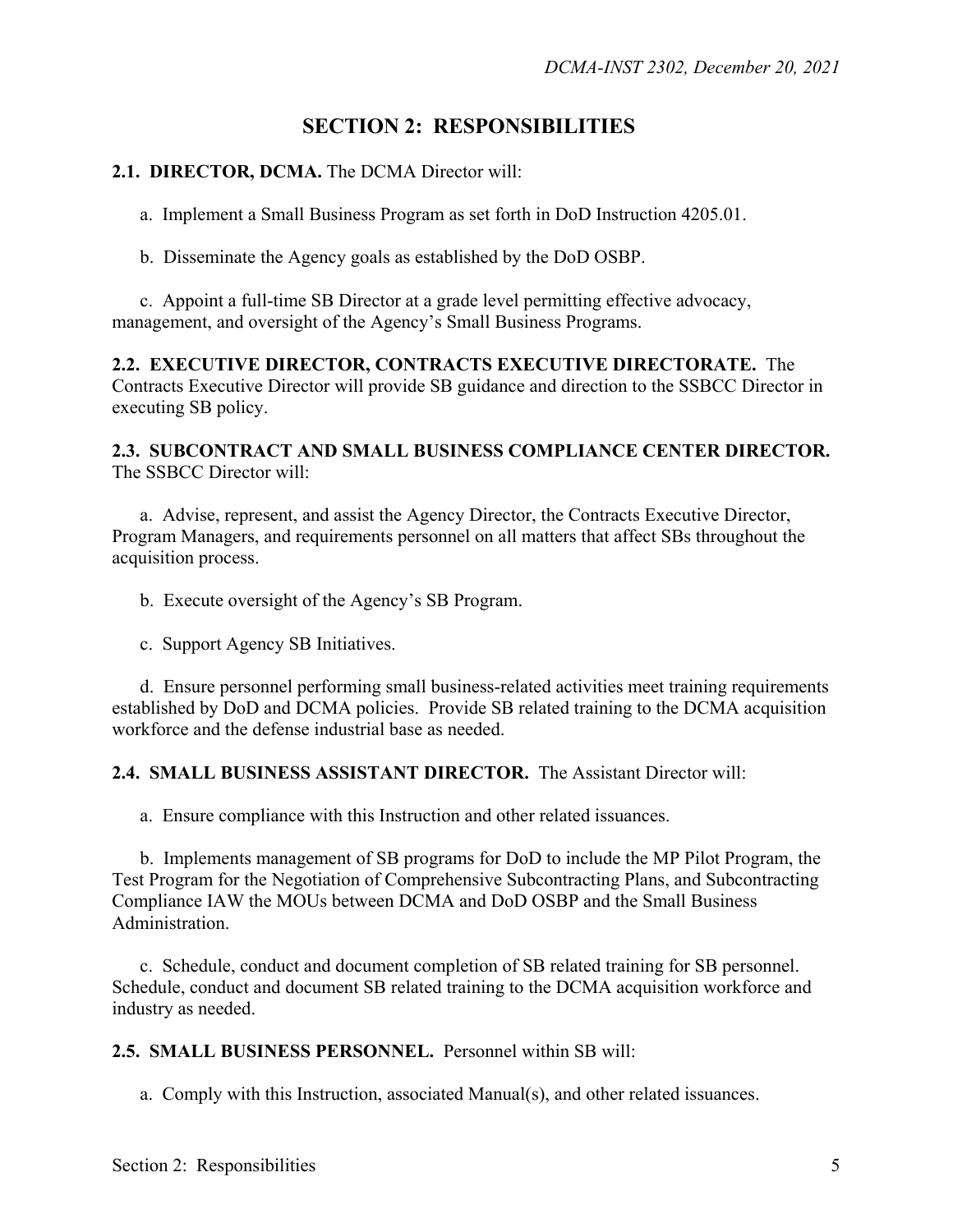b. Complete all training and any reporting requirements as directed by DoD, DCMA, and the SSBCC Director.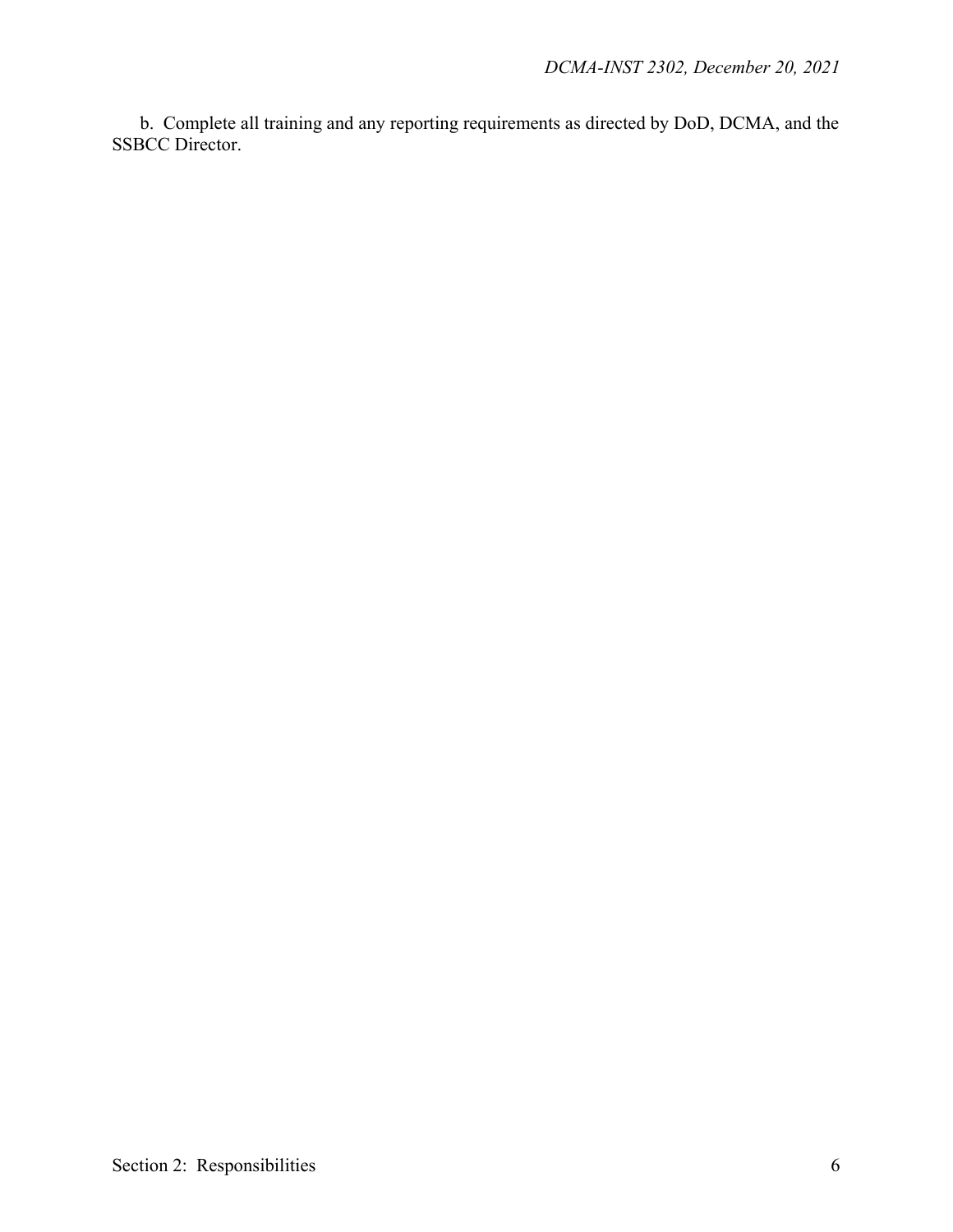# **SECTION 3: SMALL BUSINESS OVERVIEW**

**3.1. SMALL BUSINESS PROGRAMS OVERVIEW.** DCMA provides advice and assistance to DoD Departments and Agencies on subcontracting plans and programs to maximize SB opportunities in support of DoD and the warfighter. DCMA SSBCC conducts subcontracting compliance reviews of Defense contractors, is responsible for negotiation and administration of the Comprehensive Subcontracting Plan Test Program with approved Defense contractors and implements and manages the DoD MP Pilot Program. These SB Programs are managed within the SSBCC IAW the MOUs between DCMA and DoD OSBP and the Small Business Administration and the procedural manual(s).

**3.2. SMALL BUSINESS SPECIALIZED SUPPORT GROUP.** This Group administers and manages two congressionally authorized programs on behalf of the DoD Office of Small Business Programs.

### **a. MP Team.**

(1) The DoD MP Pilot Program was established under Public Law 101-510 in an effort to respond to concerns, raised by DoD prime contractors, that many small disadvantage businesses did not possess the technical capabilities to perform DoD subcontract requirements, making it difficult for these prime contractors to achieve their small disadvantage business subcontracting goals.

 (2) The MP Team monitors and reviews current MP agreements and post agreements for the DoD MP Program.

 (3) Execution of the processes performed by the MP Team are defined in the Administration of the DoD MP Pilot Program Guidebook found on the Instruction Resource Page.

### **b. CSP Team.**

 (1) The Comprehensive Small Business Subcontracting Program Test Program was designed to determine whether comprehensive subcontracting plans will result in increased subcontracting opportunities for SB while reducing the administrative burden on the prime contractor.

 (2) The mission of the CSP Team is to negotiate comprehensive SB subcontracting plans with Defense contractors who participate in the program, review their performance to determine utilization of SBs to the maximum extent possible, and provide timely information to our customers regarding the application, execution and sustainment of the program.

(3) Execution of the processes performed by the CSP Team are defined in DCMA Manual 2302-02, "Small Business Subcontracting Test Plan Program," and all affiliated job aids, which can be found on the DCMA Manual 2302-02 Resource Page.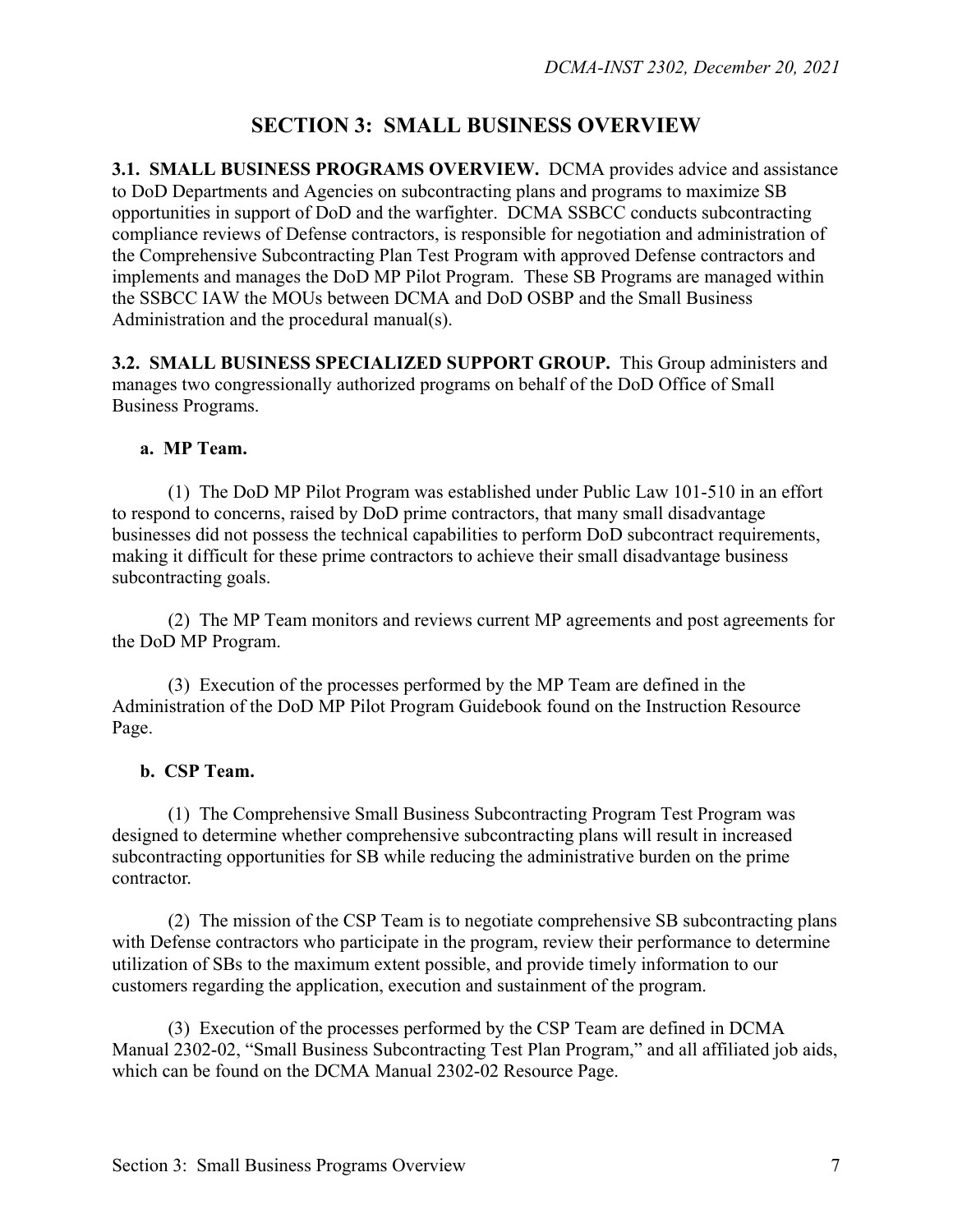**3.3. SMALL BUSINESS COMPLIANCE GROUP.** This Group performs subcontracting program compliance reviews of DoD prime contractors as well as pre-award subcontracting plan recommendations. Execution of the processes performed by this Group are required by the SB Manual, but are fully described in the Conducting Small Business Subcontracting Program Compliance Reviews Guidebook located on the Resource Page.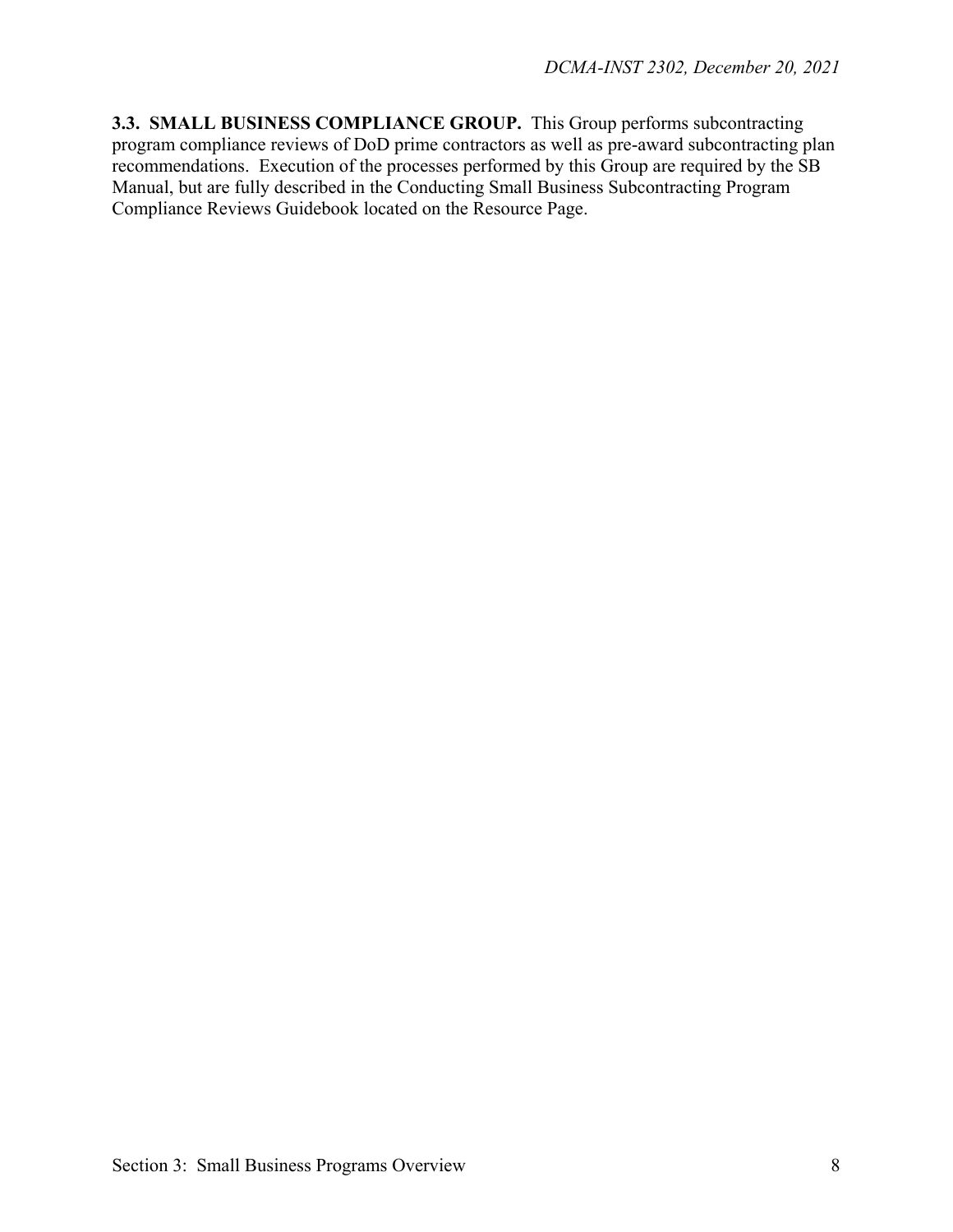# **GLOSSARY**

## **G.1. ACRONYMS.**

| CSP                       | Comprehensive Subcontracting Plan                                            |
|---------------------------|------------------------------------------------------------------------------|
| <b>IAW</b>                | in accordance with                                                           |
| <b>MOU</b><br>MP          | Memorandum of Understanding<br>Mentor Protégé                                |
| <b>OSBP</b>               | Office of Small Business Programs                                            |
| <b>SB</b><br><b>SSBCC</b> | <b>Small Business</b><br>Subcontracting and Small Business Compliance Center |